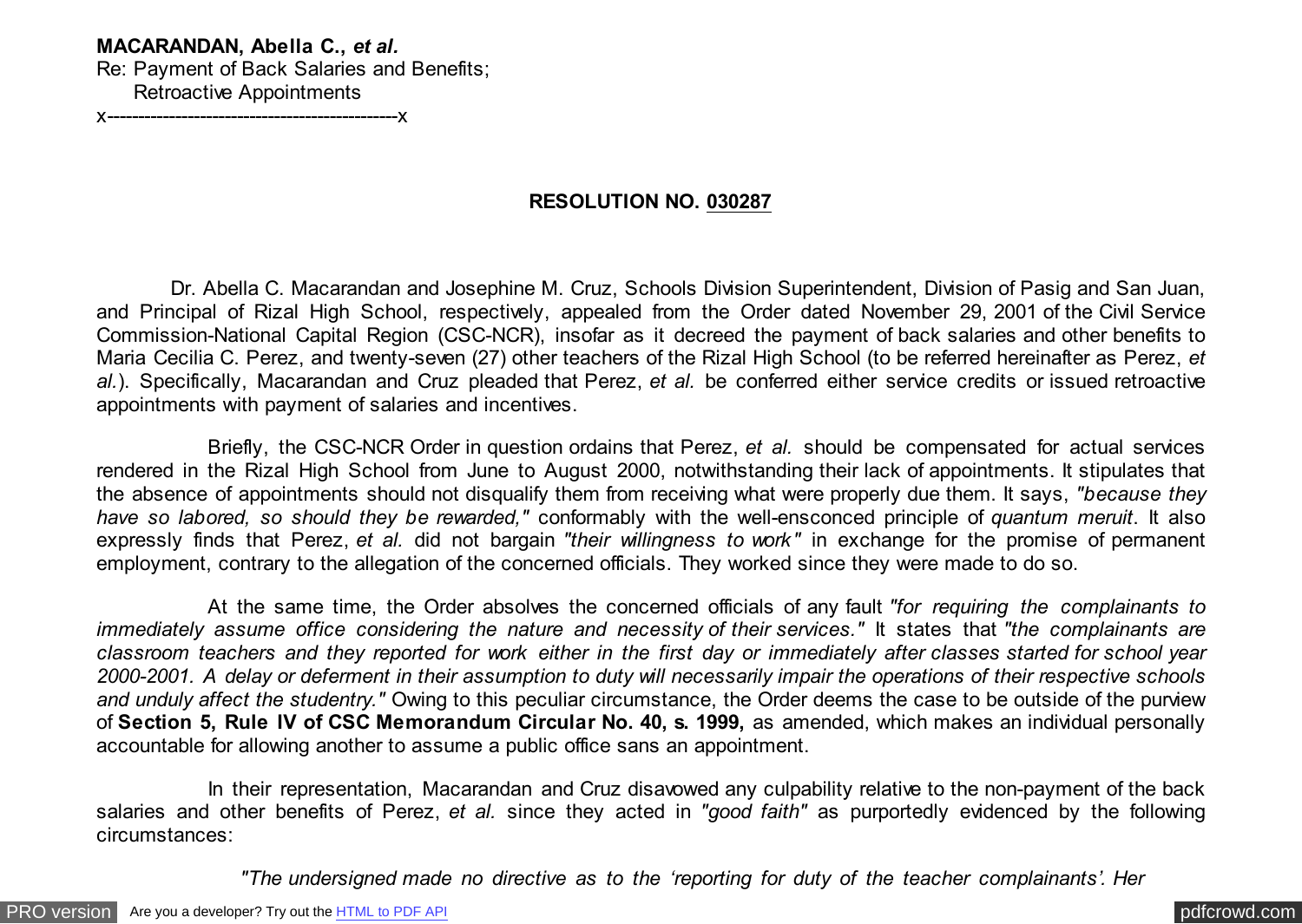*directive as early as June 2000 to the Personnel Officer, Administrative Officer, and Principals was to stop the hiring of teachers.*

 *"The directive is based on the temporary suspension of DECS Order No. 50, s. 1999, entitled 'Delegation of Authority to the Regional Directors and Schools Division Superintendents on Certain Personnel Management Functions,' by a DECS Memorandum entitled 'Adaptive Measures on Filling of Vacant Teachers Positions', which banned Superintendents from signing appointment of teachers.*

 *"Upon receipt of said DECS Memorandum and cognizant of the problem that could be encountered by this Office, inasmuch as the Division is financially incapable to pay their services, the Principal of Rizal High School was ordered by the undersigned to inform the teachers of the said directive and to stop them temporarily from teaching until the lifting of the ban. Meetings conducted by the Division Personnel Officers, Administrative Officer, and Principal explained to the teachers the situation.*

 *"According to Ms. Cruz, the said 28 teachers refused to stop and willingly and voluntarily insisted to teach just to hold on to the items.*

 *"When the ban was lifted; surely, they were given permanent items they expected after months of waiting; however, they began clamoring for back pay when in fact they refused to stop despite the order for them to do so. Therefore, their work services were rendered under the spirit of volunteerism which is common in educational undertakings.*

 *"It was not the intention of the concerned school nor this Division to take advantage of the said teachers; that was the reason, early enough they were ordered to stop. And as a proof, communication had been sent to proper Offices as early as June 23, 2000 to expedite the granting of authority to the undersigned so she could sign the appointments of said teachers the soonest time possible. Much as it needed to be facilitated, the policy so ordered us to wait. In fact, no appointment nor designation was issued to them.*

*x x x*

 *"As shown by the efforts undertaken by this Division to wit: letter of the undersigned dated June 23, 2000 for authority to fill up vacant teaching positions in the secondary level; meetings undertaken by Mr. Jacosalem, Mrs. Aberilla and Ms. Pantaleon with the 28 teachers; meeting of Ms. Cruz with the teachers x x x; coordination with the DECS-NCR and Central Office, this Office tried all possible means within its control to assist such teachers."*

Subsequent to the appeal, the CSC-NCR was asked to submit its comment thereon, which it accordingly did. In its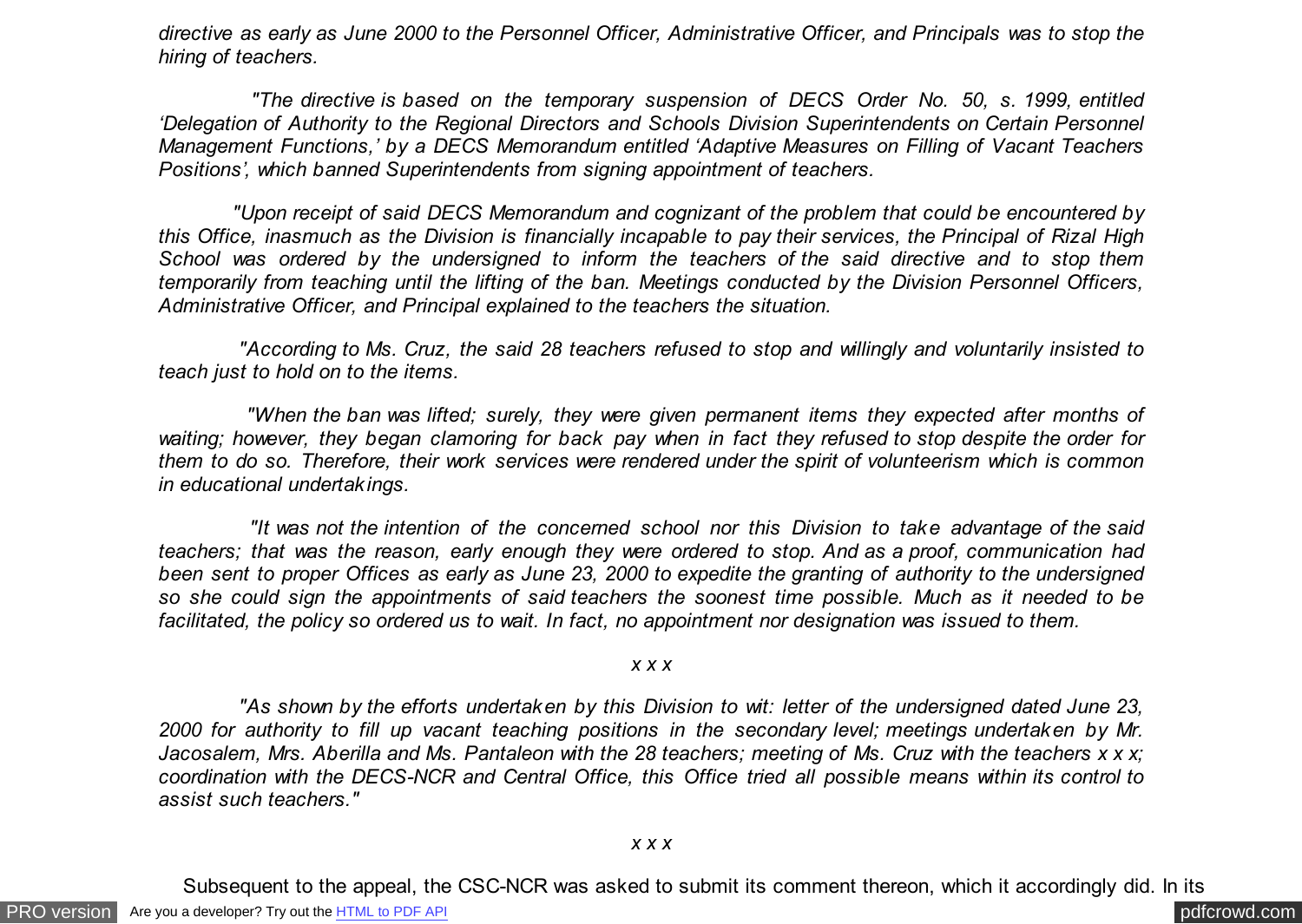comment, the CSC-NCR first rendered a recounting of the factual antecedents of the instant controversy. It found that Perez, *et al.* instituted the complaint to compel the payment of their salaries and other benefits corresponding to their first day of service in the school year, 2000-2001. The said complaint resulted in the Order now being impugned. Thereafter, Macarandan and Cruz moved to reconsider.

 While the said motion for reconsideration was pending, a meeting between the parties was held, upon the initiative of Macarandan. During the meeting, it was learned that *"although verbal instructions were given by Macarandan for the teachers to stop reporting for work, such instructions were not communicated/disseminated to all the teachers concerned."* As a matter of fact, only four (4) were so informed, but were still *"constrained to continue their services because classes have already started and nobody could substitute for them."*

 It also surfaced during the meeting that *"most of the teachers originally held contractual appointments,"* and *"were advised that their permanent appointments were already being processed, hence, they continued their services. According to them, had they known that their proposed permanent appointment would create a gap in their service, they would have opted to hold on to their contractual appointments."* For her part, Macarandan clarified that *"their difficulty in paying the back salaries of the concerned teachers"* stemmed from *"the requirement of the Accounting Office that payment of salaries should be based on approved appointments."* She stressed, however, that they were prohibited from issuing retroactive appointments.

 Afterwards, the parties concluded their talks but agreed to further dialogue. A second meeting did ensue not long after. The meeting resulted in Macarandan's withdrawal of their motion for reconsideration and her manifestation to abide by the CSC-NCR Order. At the same time, she gave an assurance that proper *"representations will be made, requesting authority from the CSC-Central Office for certain personnel actions,"* which, apparently, was in reference to the issuance of retroactive appointments.

 Having presented the factual backdrop, the CSC-NCR proceeded to elaborate on its position on the appeal of Macarandan and Cruz. It said:

 *"11. As regards the letter-request of the Division Office itself, subject of the Order dated June 10, 2002 of that Office, please consider that:*

 *`11.1 This Office is of the opinion that Dr. Macarandan's letter dated April 26, 2002 is not an appeal per se, but more of a request for the retroactive issuance of complainant's appointments, effective on their assumption to duty. x x x Such retroactive appointment will serve as basis for the payment of complainants' back wages and entitlements to such benefits as leave, 13th month pay and cash gift, among others.*

 *`11.2 We recommend approval of the request. The only consideration that may weigh*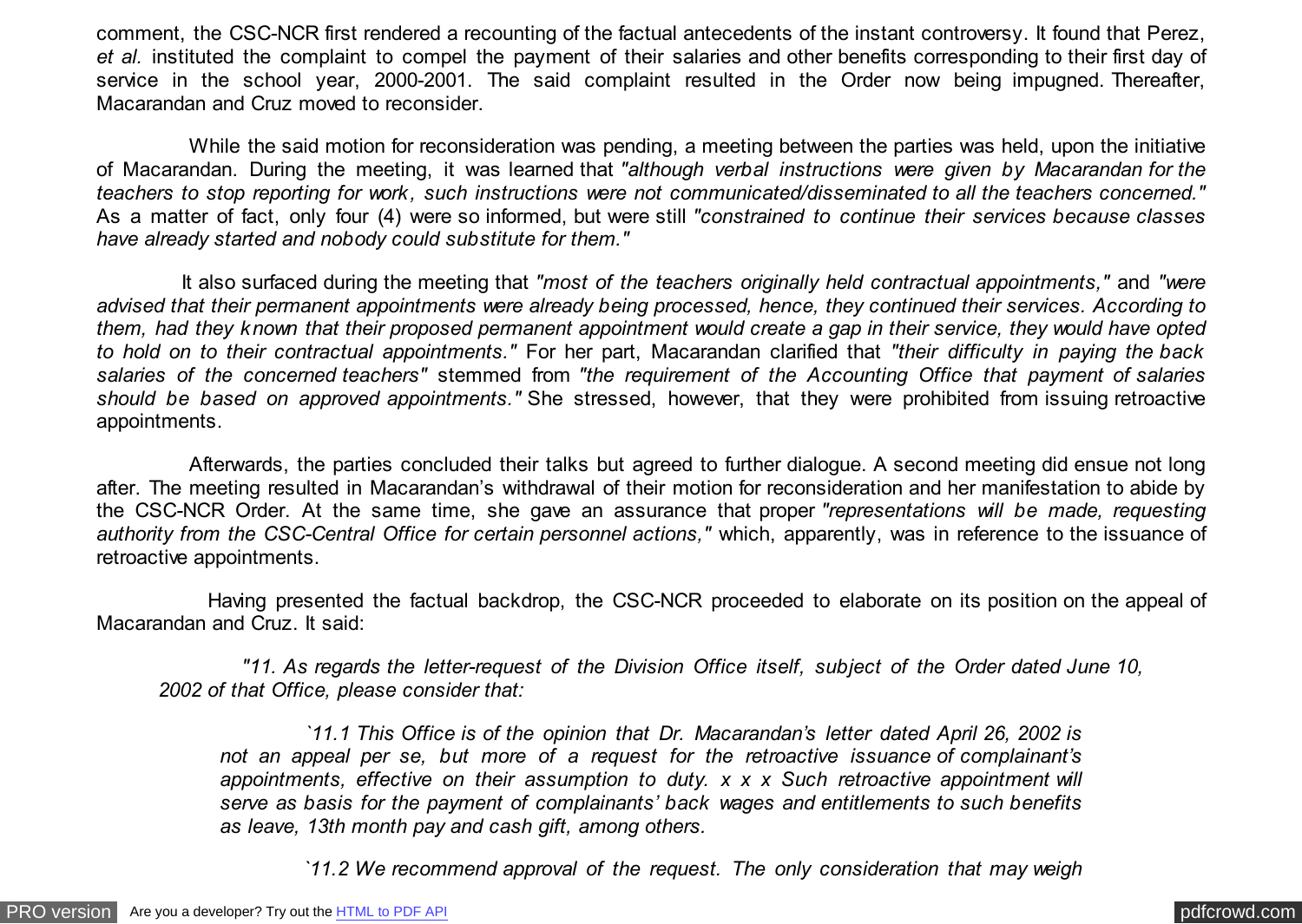*against such approval is the existence of DECS Memorandum dated May 17, 2000, the pertinent provisions of which are quoted on page 5 of the CSC-NCR Order. However, the clearance/ authorization given by the DECS Secretary to Dr. Macarandan as an exception to DECS Memorandum dated May 17, 2000 may be interpreted in favor of retroactivity. x x x*

 *"11.3 In favor of the retroactive appointments of complainants, may we cite the Honorable Commission's decision in the case of Celita Victoria S. Lorredo (CSC Resolution No. 020450). We believe that the principles enunciated therein apply in the instant case."*

 The records of the case show that Perez, *et al.* were contracted prior to schoolyear 2000-2001 to teach at the Rizal High School. In June 2000, during the start of the schoolyear in question, they were asked to handle teaching loads in the same school. Apparently, they were persuaded to accept their teaching assignments upon the representation of school officials that they shall be issued appointments. It is noted, though, that the delegated authority of Schools Division Superintendents in Metro Manila to approve appointments and effect other personnel actions of school personnel occupying positions with salary grade 18 and below, was revoked a month earlier or in May 2000, pursuant to **DECS Memorandum dated May 17, 2000.** On June 23, 2000, Macarandan requested exemption from the aforestated DECS Memorandum, which request was granted on August 30, 2000, pursuant to the 2nd Indorsement of then Secretary Gonzales. It was only at that time that Macarandan was able to extend to Perez, *et al.* their respective appointments.

 The Commission initially takes note of the submission of the CSC-NCR that the present action should not be treated as an appeal from its Order but as a request for authority to issue retroactive appointments. Indeed, the drift of Macarandan and Cruz's action tends towards this relief. More so, since the CSC-NCR was in the thick of things, so to speak, it was thus in a more vantage position to ascertain the real issue involved. This being the case, the Commission shall take the words of the CSC-NCR on its face and proceed to evaluate the instant controversy on the premise that what is being pleaded for is the authority to issue retroactive appointments. The issue as to the grant of service credits shall be deemed moot.

 The rules proscribing the non-retroactivity of appointments are clearly and expressly spelled out under existing civil service rules. **Section 1, Rule IV of the Revised Omnibus Rules on Appointments and Other Personnel Actions,** as amended, provides, as follows:

 *"Section 1. An appointment issued in accordance with pertinent laws and rules shall take effect immediately upon its issuance by the appointing authority, and if the appointee has assumed the duties of the position, he shall be entitled to receive his salary at once without awaiting the approval of his appointment by the Commission. The appointment shall remain effective until disapproved by the Commission. In no case shall the appointment take effect earlier than the date of issuance."*

The said provision should be correlated with the immediately succeeding section, **Section 2,** which states that: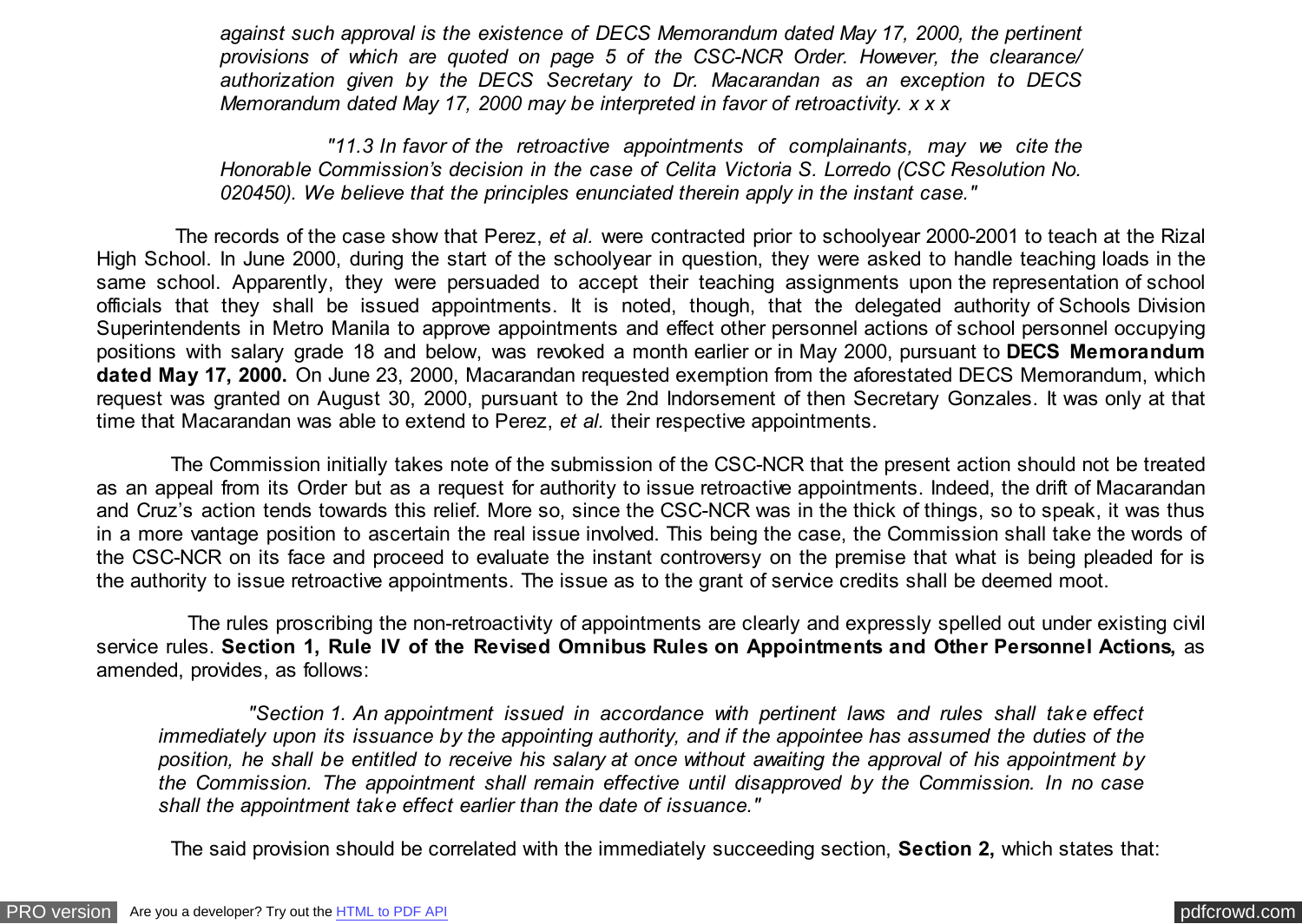*"Section 2. No appointment shall be made effective earlier than the date of issuance, except in the case of change of status in view of having acquired a civil service eligibility or in case of a teacher having acquired a valid certificate of registration and valid professional license."*

 As can be gleaned from the foregoing provisions, an appointment shall generally be prospective in character. It shall be forward-looking, meaning it shall take effect at the time of its issuance but not earlier. It is only in certain exceptional cases that retroactivity may be warranted. Thus, in case of change of status of appointment owing to the obtention of the requisite civil service eligibility, the change shall retroact to the date of the issuance thereof. The same is true in the event that a teacher is able to acquire a valid certificate of registration and professional license. But in these illustrative cases, what actually retroacts, to be more exact, is not the effectivity of appointment *per se* but the change in status brought about by the concomitant change in the circumstances of the appointee.

 Nevertheless, this does not mean that the giving of retroactive effectivity to an appointment is entirely ruled out. That would depend on a case to case basis. If the circumstances obtaining in a particular case are such that justice and equity would be better served if retroactivity is allowed, the same may properly be given due course. The rules, it must be remembered, are not sheathed in iron-clad armor so as to be immuned to unforeseen quirks and peculiarities of human affairs. They must be flexible enough to allow adjustments for borderline cases or those occurring in the interstices of the law. For in the end, the rules are mere instruments for the attainment of what is just and reasonable.

In the case at bar, the Commission concurs with the view of the CSC-NCR that the demands of justice and equity warrant the granting of retroactive appointments to Perez, *et al.*

 From the records of the case, it is evident that Perez, *et al.* were made to assume teaching functions sans the benefit of appointments because their services were badly needed by the school at that time. It should be noted that classes had already commenced, and that they were given their respective assignments. Were they asked to desist at that particular stage, the result would have been disastrous, not only in terms of the school operations but also for the students. Unquestionably, the institution would be placed in a very distressing situation of having to attend to the learning needs of students with less than the desired number of teaching personnel. The regular teaching complement, who would inevitably fill in the vacuum, would be handling more than what they could normally manage. In all these, the interests of the students would be unduly prejudiced. Needless to say, their being left in mid-air, would have detrimental consequences to the students literacy development. At this time when no less than the Philippine Constitution is guaranteeing the right to education, any impediments thereto must be fastidiously avoided and obviated.

 It is conceded that the delegation of authority to the Schools Division Superintendents in the DECS-NCR to issue appointments had been recalled as early as May 17, 2000, when then Secretary Gonzales decided to revert the prerogative to himself. But the temporary abrogation came too close at the start of the school year. Most certainly, faced with a swelling student populace and the impending school opening, the officials concerned had no other recourse but to enlist the services of Perez, *et al.*, knowing that majority of them already had prior teaching experience, considering that they were contracted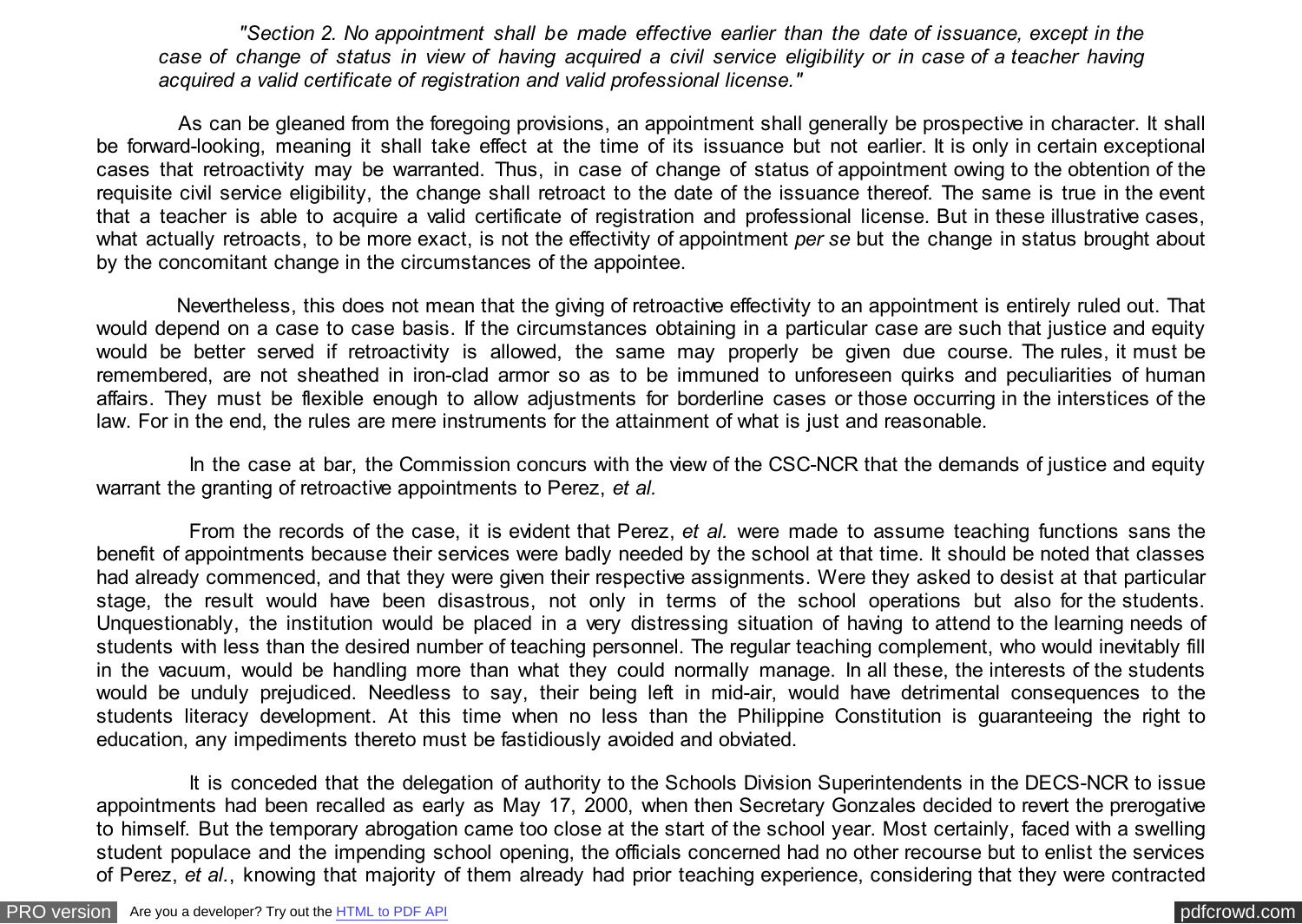## to teach the year before.

 But it is not that the concerned officials did not do anything to bring resolution to the unfortunate state of affairs. Macarandan, in her capacity as Schools Division Superintendent, exerted all her efforts to rectify the situation. She forthwith requested an exemption from the directive of the DECS Secretary. While the same was granted, it came quite belatedly, thus, rendering it impossible for her to issue appointments to Perez, *et al.* at a much earlier date.

 At the same time, the teachers in question already adduced all the necessary documents for the issuance of regular appointments to them. Save for the DECS directive, there was no more legal bar to their appointment. Coupled with the pressing need of the school for their services, their rightful entitlement to retroactive appointments becomes all too clear.

 The CSC-NCR, though, expressed some apprehension that retroactivity might not be legally possible in the light of the DECS directive temporarily suspending the appointing power of Schools Division Superintendents in the DECS-NCR. Yet, it must be noted that Macarandan was able to obtain an exemption therefrom, and there is no cogent reason not to accord the same exemption with retroactive effect. This is because the exemption partakes of a corrective or remedial measure.

 This is not the first time that the Commission has allowed the issuance of a retroactive appointment. In **CSC Resolution No. 02-0450, dated March 21, 2002,** the Commission gave due course to a request of this nature, asseverating that:

 *"It is the general rule that an appointment cannot be made effective earlier than the date of issuance. Retroactivity is only allowed with respect to change of status in view of having acquired civil service eligibility or a valid certificate of registration and valid professional license in case of teachers. However, the Commission is of the view that the rule on retroactivity is not applicable in Lorredo's case.*

 *"The Commission recognizes GSIS' willingness to rectify the error in its failure to appoint Lorredo to a comparable position or promote her to a higher position as a consequence of the 1998 reorganization. The fact that Barcelona was appointed to Lorredo's position as Division Chief III, chained with Bata's promotion to Barcelona's position as Accountant III, signifies GSIS' intention not to severe Lorredo's employment. It was only unfortunate that it took GSIS a delay of almost two years to discover that Lorredo was not issued an appointment to the position of ADM II. All this time during the said period, she was performing the duties of the said position pursuant to the office orders designating her to such while receiving the salary of a Division Chief III. Furthermore, the fact that it was even GSIS' management which requested for Lorredo's appointment to be made retroactive shows its clear intention to appoint her to the said position pursuant to the reorganization. Thus, it is only just and equitable that said request be granted. x x x"*

With this disquisition, the Commission should not be construed as relaxing the rule on the retroactivity of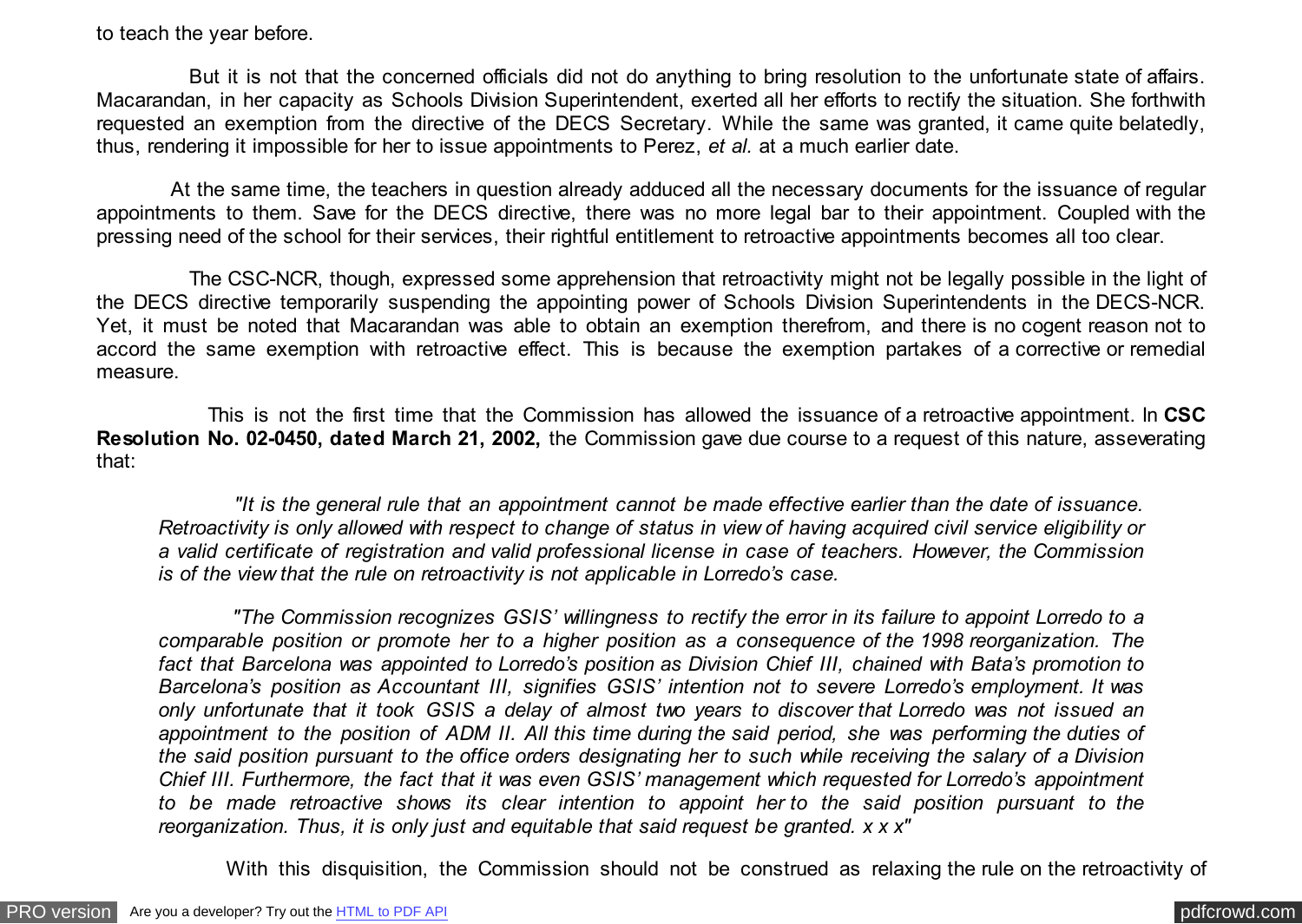appointments. It must be made clear that this is far from its intent. As stated earlier, the Commission shall rule on the individual merits of each case. If it finds that retroactivity is proper or warranted under the circumstances, just like in the instant case, then it shall so hold. But it is incumbent upon the pleading parties to prove their case before the Commission. Failure to discharge this burden would mean maintaining the prospective effect of an appointment, for retroactivity, to reiterate, constitutes the exception to the general rule.

 **WHEREFORE,** the Commission hereby **GRANTS** the request of Dr. Abella C. Macarandan and Josephine M. Cruz to make the appointments of Perez, *et al.* take effect on the first day of school year 2000-2001.

Quezon City, MAR 05 2003

(Original Signed) **KARINA CONSTANTINO-DAVID** Chairman

(Original Signed) **JOSE F. ERESTAIN, JR. Commissioner** 

(Original Signed) **J. WALDEMAR V. VALMORES** Commissioner

Attested by:

(Original Signed) **ARIEL G. RONQUILLO** Director III